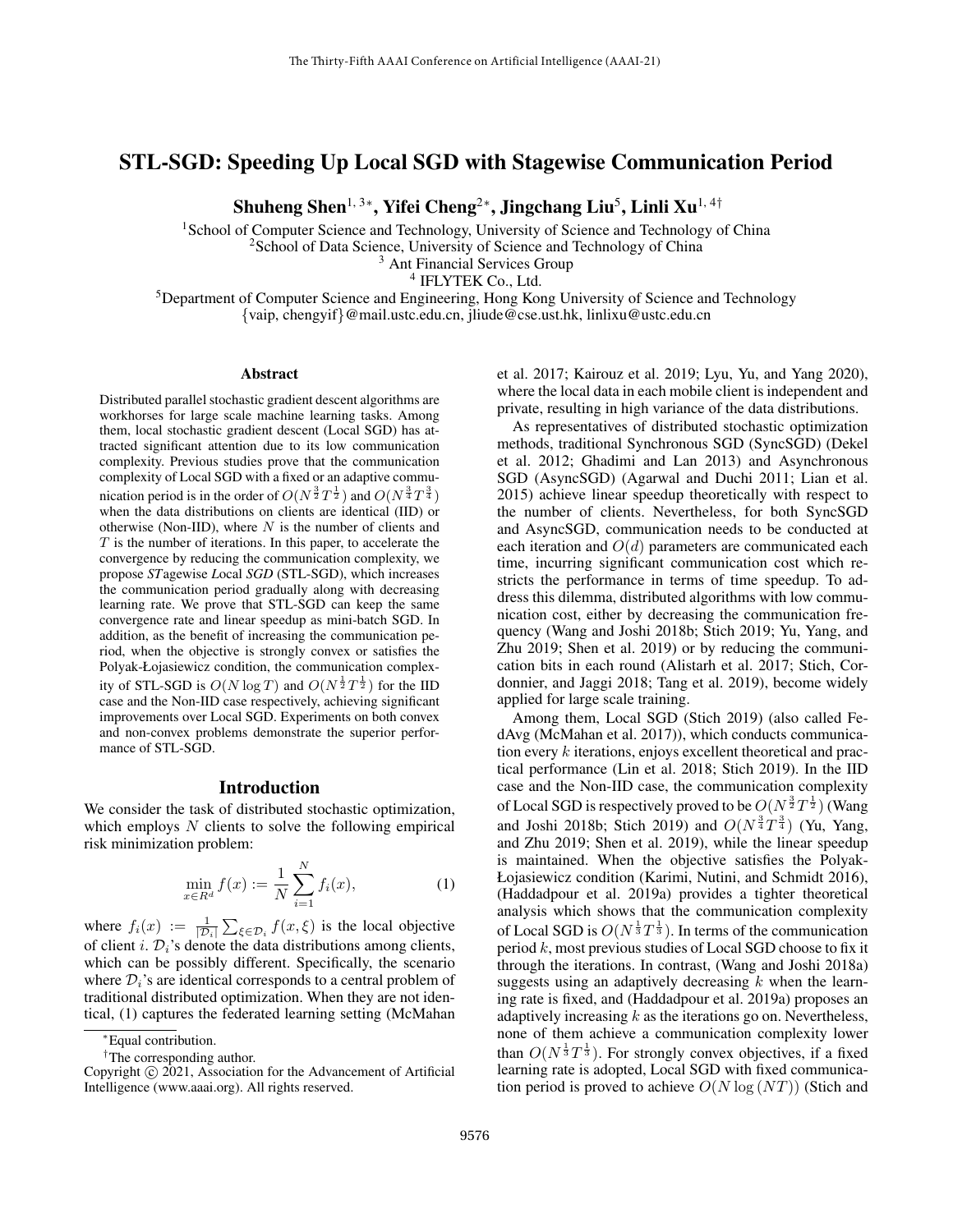Karimireddy 2019; Bayoumi, Mishchenko, and Richtarik 2020) communication complexity. However, the fixed learning rate results in suboptimal convergence rate  $O(\frac{\log T}{NT})$ . It remains an open problem as to whether the communication complexity can be further reduced with a varying  $k$  when the optimal convergence rate  $O(\frac{1}{NT})$  is maintained, to which this paper provides an affirmative solution.

Main Contributions. We propose Stagewise Local SGD (STL-SGD), which adopts a stagewisely increasing communication period , and make the following contributions:

- We first prove that Local SGD achieves  $O(\frac{1}{\sqrt{NT}})$  convergence when the objective is general convex. A novel insight is that, the convergence rate  $O(\frac{1}{\sqrt{NT}})$  can be attained when setting k to be  $O(\frac{1}{\eta N})$  and  $O(\frac{1}{\sqrt{\eta N}})$  in the IID case and the Non-IID case respectively, where  $\eta$  is the learning rate. This indicates that the communication period is negatively relevant to the learning rate.
- Taking Local SGD as a subalgorithm and tuning its parameters stagewisely, we propose  $STL-SGD^{sc}$  for strongly convex problems, which geometrically increases the communication period along with decreasing learning rate. We prove that STL-SGD<sup>sc</sup> achieves  $O(\frac{1}{NT})$  convergence rate with communication complexities  $\overline{O}(N \log T)$ and  $O(N^{\frac{1}{2}}T^{\frac{1}{2}})$  for the IID case and the Non-IID case, respectively.
- For non-convex problems, we propose the  $STL-SGD^{nc}$ algorithm, which uses Local SGD to optimize a regularized objective  $f_{x_s}^{\gamma}(\cdot)$  inexactly at each stage. When the Polyak-Łojasiewicz condition holds, the same communication complexity as in strongly convex problems is achieved. For general non-convex problems, we prove that  $STL-SGD<sup>nc</sup>$  achieves the linear speedup with communication complexities  $O(N^{\frac{3}{2}}T^{\frac{1}{2}})$  and  $O(N^{\frac{3}{4}}T^{\frac{3}{4}})$  for the IID case and the Non-IID case, respectively.

## Related Works

Local SGD. When the data distributions on clients are identical, Local SGD is proved to achieve  $O(\frac{1}{NT})$  convergence for strongly convex objectives (Stich 2019) and  $O(\frac{1}{\sqrt{NT}})$  convergence for non-convex objectives (Wang and Joshi 2018b) when the communication period  $k$  satisfies  $k \leq O(T^{\frac{1}{2}}/N^{\frac{3}{2}})$ . As demonstrated in these results, Local SGD achieves a linear speedup with the communication complexity  $O(N^{\frac{3}{2}}T^{\frac{1}{2}})$  for both strongly convex and non-convex objectives in the IID case. In addition, (Haddadpour et al. 2019a) justifies that  $O(N^{\frac{1}{3}}T^{\frac{1}{3}})$  rounds of communication are sufficient to achieve  $O(\frac{1}{NT})$  convergence for objectives which satisfy the Polyak-Łojasiewicz condition. On the other hand, for the Non-IID case, Local SGD is √ proved with a  $O(1/\sqrt{NT})$  convergence rate under a communication complexity of  $O(N^{\frac{3}{4}}T^{\frac{3}{4}})$  for non-convex objectives (Yu, Yang, and Zhu 2019; Shen et al. 2019). Meanwhile, for strongly convex objectives, a suboptimal convergence rate of  $O(\frac{k^2}{\mu NT})$  (Li et al. 2020) is obtained. Beyond that, when a small fixed learning rate is adopted, (Bayoumi,

Mishchenko, and Richtarik 2020) and (Karimireddy et al. 2019) prove that the communication complexity of Local SGD is  $O(N \log (NT))$  and  $O(N^{\frac{1}{2}}T^{\frac{1}{2}})$  for the IID case and the Non-IID case respectively, at the cost of a suboptimal convergence rate  $O(\frac{\log T}{NT})$ . For general non-convex objectives, (Haddadpour and Mahdavi 2019) proves a lower communication complexity of  $O(N^{\frac{3}{2}}T^{\frac{1}{2}})$  for the Non-IID case under the assumption of bounded gradient diversity. From the practical view, (Zhang et al. 2016) suggests to communicate more frequently in the beginning of the training, and (Haddadpour et al. 2019a) verifies that using a geometrically increasing period does not harm the convergence notably.

Stagewise Training. For training both strongly convex and non-convex objectives, stagewisely decreasing the learning rate is widely adopted. Epoch-SGD (Hazan and Kale 2014) and ASSG (Xu, Lin, and Yang 2017) use SGD as their subalgorithm and geometrically decrease the learning rate stage by stage. They are proved to achieve the optimal  $O(1/T)$  convergence for stochastic strongly convex optimization. For training neural networks, stagewisely decreasing the learning rate (Krizhevsky, Sutskever, and Hinton 2012; He et al. 2016) is a very important trick. From a theoretical aspect, stagewise SGD is proved with  $O(1/\sqrt{T})$ convergence for both general and composite non-convex objectives (Allen-Zhu 2018; Chen et al. 2019; Davis and Grimmer 2019), by adopting SGD to optimize a regularized objective at each stage and decreasing the learning rate linearly stage by stage. Stagewise training is also verified to achieve better testing error than general SGD (Yuan et al. 2019).

Large Batch SGD (LB-SGD). SyncSGD with extremely large batch is proved to achieve a linear speedup with respect to the batch size (Stich and Karimireddy 2019). Nevertheless, (Jain et al. 2016) shows that increasing the batch size does not help when the bias dominates the variance. It is also observed from practice that LB-SGD leads to a poor generalization (Keskar et al. 2016; Golmant et al. 2018; Yin et al. 2017). (Yu and Jin 2019) proposes CR-PSGD which increases the batch size geometrically step by step and proves that CR-PSGD achieves a linear speedup with  $O(\log T)$ communication complexity. However, after a large number of iterations, CR-PSGD essentially becomes GD and loses the benefit of SGD.

Local SGD with Variance Reduction. Recently, several techniques are proposed to reduce the communication complexity of Local SGD in the Non-IID case. (Haddadpour et al. 2019b) shows that using redundant data among clients yields lower communication complexity. One variant of Local SGD called VRL-SGD (Liang et al. 2019) incorporates the variance reduction technique and is proved to achieve a  $O(N^{\frac{3}{2}}T^{\frac{1}{2}})$  communication complexity for non-convex objectives. SCAFFOLD (Karimireddy et al. 2019) extends VRL-SGD by involving two separate learning rates, and is proved to achieve  $O(\log (NT))$  and  $O(N^{\frac{1}{2}}T^{\frac{1}{2}})$  communication complexities for strongly convex objectives and non-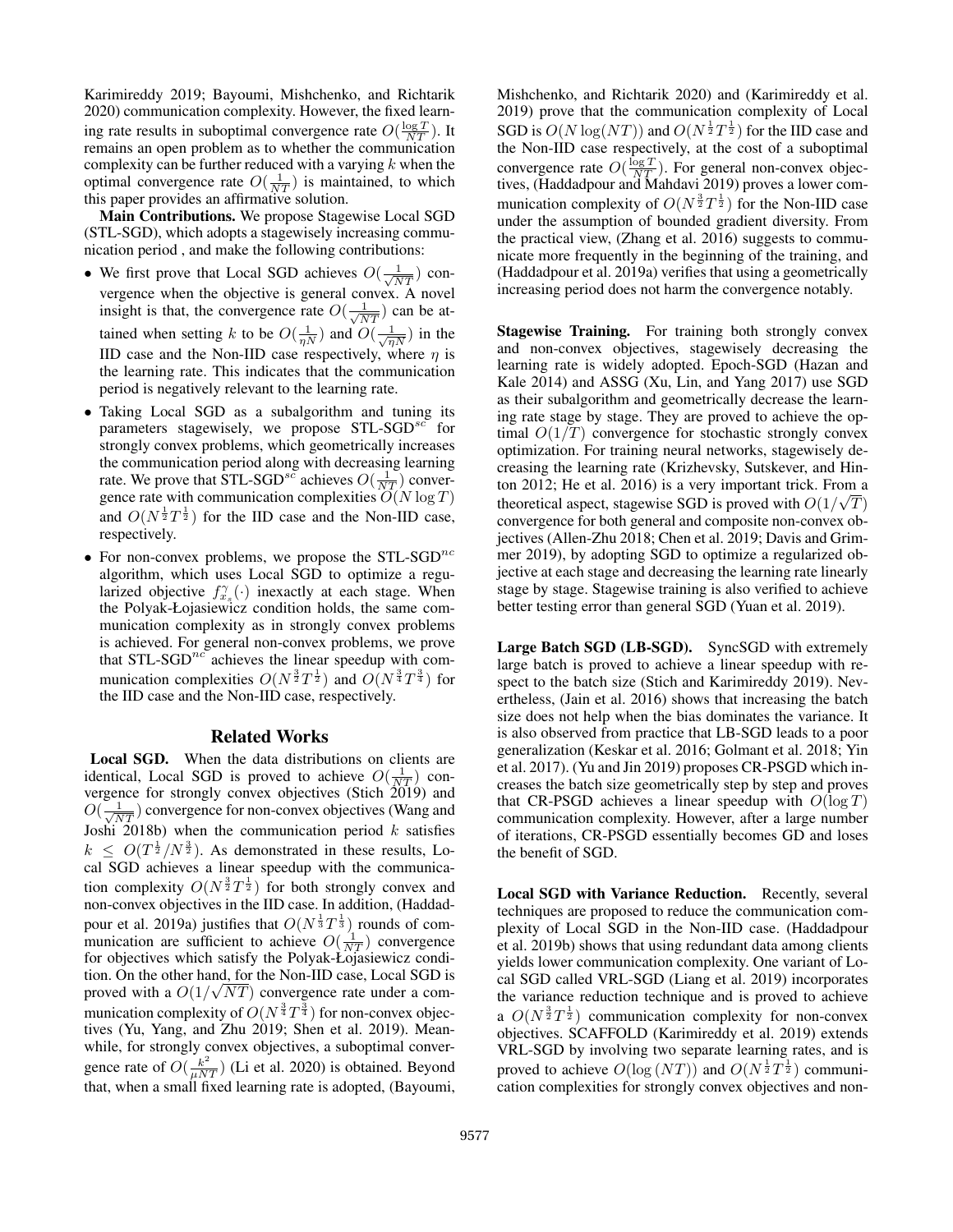| Algorithms                                     | Objectives             | Convergence<br>Rate      | Communication<br>Complexity         | Data<br><b>Distributions</b> | Extra<br>Assumptions |
|------------------------------------------------|------------------------|--------------------------|-------------------------------------|------------------------------|----------------------|
| Local SGD (Stich 2019)                         | <b>Strongly Convex</b> | $O(\frac{1}{NT})$        | $O(N^{\frac{1}{2}}T^{\frac{1}{2}})$ | $_{\text{IID}}$              | (1)                  |
| Local SGD (Stich and Karimireddy 2019) $^{-1}$ | <b>Strongly Convex</b> | $O(\frac{\log T}{NT})$   | $O(N \log (NT))$                    | $_{\text{IID}}$              | No                   |
| <b>STL-SGD</b>                                 | <b>Strongly Convex</b> | $O(\frac{1}{NT})$        | $O(N \log T)$                       | <b>IID</b>                   | N <sub>0</sub>       |
| Local SGD (Li et al. 2020)                     | <b>Strongly Convex</b> | $O(\frac{k^2}{NT})$      | O(T)                                | $Non-IID$                    | (1)                  |
| Local SGD (Karimireddy et al. 2019)            | <b>Strongly Convex</b> | $O(\frac{\log T}{NT})$   | $O(N^{\frac{1}{2}}T^{\frac{1}{2}})$ | $Non-IID$                    | No                   |
| SCAFFOLD (Karimireddy et al. 2019)             | <b>Strongly Convex</b> | $O(\frac{\log T}{NT})$   | $O(\log (NT))$                      | Non-IID                      | N <sub>0</sub>       |
| <b>STL-SGD</b>                                 | <b>Strongly Convex</b> | $O(\frac{1}{NT})$        | $O(N^{\frac{1}{2}}T^{\frac{1}{2}})$ | Non-IID                      | N <sub>0</sub>       |
| 2<br>Local SGD (Haddadpour et al. 2019a)       | Non-Convex+PL          | $O(\frac{1}{NT})$        | $O(N^{\frac{1}{3}}T^{\frac{1}{3}})$ | $_{\text{IID}}$              | N <sub>0</sub>       |
| <b>STL-SGD</b>                                 | Non-Convex+PL          | $O(\frac{1}{NT})$        | $O(N \log T)$                       | <b>IID</b>                   | N <sub>0</sub>       |
| <b>STL-SGD</b>                                 | Non-Convex+PL          | $O(\frac{1}{NT})$        | $O(N^{\frac{1}{2}}T^{\frac{1}{2}})$ | Non-IID                      | N <sub>0</sub>       |
| Local SGD (Wang and Joshi 2018b)               | Non-Convex             | $O(\frac{1}{\sqrt{NT}})$ | $O(N^{\frac{3}{2}}T^{\frac{1}{2}})$ | $_{\text{IID}}$              | (1)                  |
| <b>STL-SGD</b>                                 | <b>Non-Convex</b>      | $O(\frac{1}{\sqrt{NT}})$ | $O(N^{\frac{3}{2}}T^{\frac{1}{2}})$ | <b>IID</b>                   | N <sub>0</sub>       |
| Local SGD (Shen et al. 2019)                   | Non-Convex             | $O(\frac{1}{\sqrt{NT}})$ | $O(N^{\frac{3}{4}}T^{\frac{3}{4}})$ | $Non-IID$                    | (2)                  |
| Local SGD (Haddadpour and Mahdavi 2019)        | Non-Convex             | $O(\frac{1}{\sqrt{NT}})$ | $O(N^{\frac{3}{2}}T^{\frac{1}{2}})$ | Non-IID                      | (3)                  |
| SCAFFOLD (Karimireddy et al. 2019)             | Non-Convex             | $O(\frac{1}{\sqrt{NT}})$ | $O(N^{\frac{1}{2}}T^{\frac{1}{2}})$ | $Non-IID$                    | No                   |
| <b>STL-SGD</b>                                 | <b>Non-Convex</b>      |                          | $O(N^{\frac{3}{4}}T^{\frac{3}{4}})$ | Non-IID                      | N <sub>0</sub>       |

Table 1: A comparison of the results in this paper and previous state-of-the-art results of Local SGD and its variants. Regarding orders of convergence rate and communication complexity, we highlight the dependency on  $T$  (the number of iterations),  $N$ (the number of clients) and  $k$  (communication period). Previous results may depend on some extra assumptions, which include: (1) an upper bound for gradient, (2) an upper bound for the gradient variance among clients and (3) an upper bound for the gradient diversity, which are shown in the last column.

convex objectives respectively. As SCAFFOLD adopts a small fixed learning rate, its convergence rate for strongly convex objectives is  $O(\frac{\log T}{NT})$ . Nevertheless, these methods are orthogonal to our study. Combining STL-SGD and variance reduction to get better performance for the Non-IID case exceeds the scope of this paper.

Table 1 summarizes the comparison of Local SGD and its state-of-the-art extensions with STL-SGD. For both strongly convex objectives and non-convex objectives which satisfy the PL condition, STL-SGD achieves the state-of-the-art communication complexity while attaining the optimal convergence rate of  $O(\frac{1}{NT})$ . It is worth mentioning that Local SGD with momentum (Yu, Jin, and Yang 2019) or adaptive learning rate (Reddi et al. 2020) are orthogonal to our study.

### Preliminaries

#### Notations and Definitions

Throughout the paper, we let  $\|\cdot\|$  indicate the  $\ell_2$  norm of a vector and  $\langle \cdot, \cdot \rangle$  indicate the inner product of two vectors. The set  $\{1, 2, \dots, n\}$  is denoted as  $[n]$ . We use  $x^*$  to represent the optimal solution of (1).  $\nabla f$  represents the gradient of  $f$ .  $E$  indicates a full expectation with respect to all the randomness in the algorithm (the stochastic gradients sampled in all iterations and the randomness in return).

The data distributions on different clients may not be identical. To quantify the difference of distributions, we define  $\zeta_f^* := \frac{1}{N} \sum_{i=1}^N ||\nabla f_i(x^*)||^2 = \frac{1}{N} \sum_{i=1}^N ||\nabla f_i(x^*) \nabla f(x^*)$ ||<sup>2</sup>, which represents the variance of gradients among clients at  $x^*$ . Some literatures assume that the variance of gradients among clients is bounded by a constant  $\zeta^2$  (Shen et al. 2019) or the norm of stochastic gradients is bounded by a constant  $G^2$  (Yu, Yang, and Zhu 2019; Li et al. 2020). Note that both  $\zeta^2$  and  $G^2$  are larger than  $\zeta_f^*$ . When the data distributions are identical, we have  $\|\nabla f_i(x^*)\|^2 = 0$ , thus it holds that  $\zeta_f^* = 0$ .

Due to the space limitation, all proofs are deferred to the full version of our paper<sup>3</sup>. To state the convergence of algorithms for solving (1), we introduce some commonly used definitions (Chen et al. 2019; Haddadpour et al. 2019a).

Definition 1 (ρ-weakly convex). *A non-convex function*  $f(x)$  *is*  $\rho$ *-weakly convex* ( $\rho > 0$ ) *if* 

$$
f(x) \ge f(y) + \langle \nabla f(y), x - y \rangle - \frac{\rho}{2} ||x - y||^2, \forall x, y \in R^d.
$$

**Definition 2** ( $\mu$ -Polyak-Łojasiewicz (PL)). *A function*  $f(x)$ *satisfies the*  $\mu$ -*PL condition* ( $\mu > 0$ ) *if* 

 $2\mu(f(x) - f(x^*)) \leq ||\nabla f(x)||^2, \forall x \in R^d.$ 

3 https://arxiv.org/abs/2006.06377.

<sup>&</sup>lt;sup>1</sup>Although these studies prove lower communication complexity, a suboptimal  $O(\frac{\log T}{NT})$  convergence rate is proved due to the small fixed learning rate.

<sup>&</sup>lt;sup>2</sup>The adaptive variant of Local SGD proposed in (Haddadpour et al. 2019a) has the same order of communication complexity as Local SGD.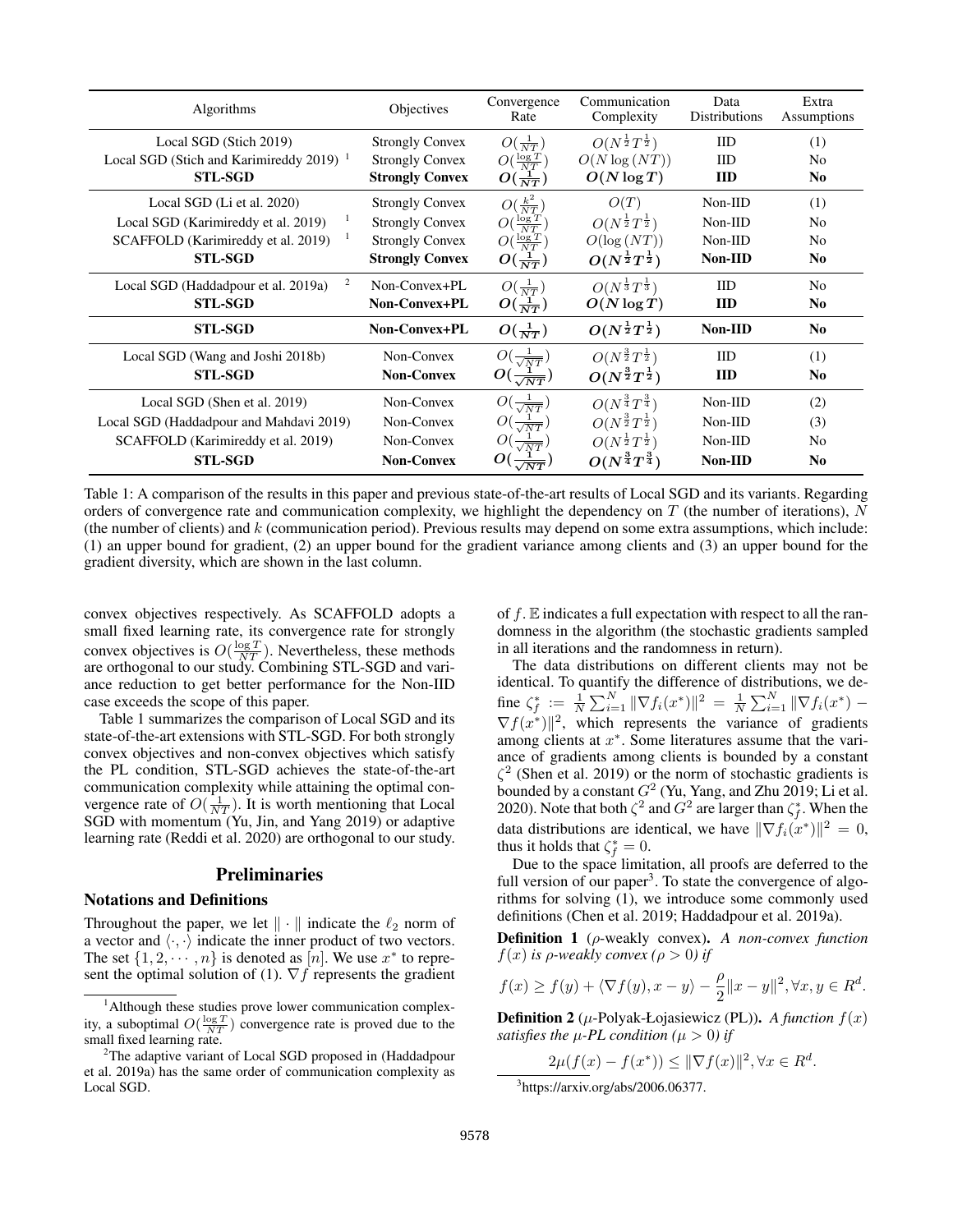#### **Assumptions**

Throughout this paper, we make the following assumptions, all of which are commonly used and basic assumptions (Stich 2019; Yu, Yang, and Zhu 2019; Li et al. 2020; Chen et al. 2019; Allen-Zhu 2018).

**Assumption 1.**  $f_i(x)$  *is L-smooth in terms of*  $i \in [N]$  *for*  $every \ x \in R^d$ :

$$
\|\nabla f_i(x) - \nabla f_i(y)\| \le L\|x - y\|, \forall x, y \in R^d, i \in [N].
$$
  
symmution 2. There exist a constant  $\tau$  such that

Assumption 2. *There exists a constant* σ *such that*

 $\mathbb{E}_{\xi \sim \mathcal{D}_i} \|\nabla f(x,\xi) - \nabla f_i(x)\|^2 \leq \sigma^2, \forall x \in R^d, \forall i \in [N].$ 

Assumption 3. *If the objective function is non-convex, we assume it is* ρ*-weakly convex.*

Remark 1. *Note that if* f(x) *is* L*-smooth, it is* L*-weakly convex. This is because Assumption 1 implies*  $-\frac{L}{2} \|x-y\|^2 \le$  $f(x) - f(y) - \langle \nabla f(y), x - y \rangle \leq \frac{L}{2} ||x - y||^2$  (Nesterov 2018). *Therefore, for an* L*-smooth function, we can immediately get that the weakly-convex parameter*  $\rho$  *satisfies*  $0 < \rho \leq L$ .

### Review: Synchronous SGD with Periodically Averaging (Local SGD)

To alleviate the high communication cost in SyncSGD, the periodically averaging technique is proposed (Stich 2019; Yu, Yang, and Zhu 2019). Instead of averaging models in all clients at every iteration, Local SGD lets clients update their models locally for  $k$  iterations, then one communication is conducted to average the local models to make them consistent. Specifically, the update rule of Local SGD is

$$
x_t^i = \begin{cases} \frac{1}{N} \sum_{j=1}^N (x_{t-1}^i - \eta \nabla f(x_{t-1}^j, \xi_{t-1}^j)), & \text{if } t \ll k = 0, \\ x_{t-1}^i - \eta \nabla f(x_{t-1}^i, \xi_{t-1}^i), & \text{else,} \end{cases}
$$

where  $x_t^i$  is the local model in client i at iteration t. Therefore, when each client conducts  $T$  iterations, the total number of communications is  $T/k$ . The complete procedure of Local SGD is summarized in Algorithm 1. Different from previous studies (McMahan et al. 2017; Stich 2019; Yu, Yang, and Zhu 2019), Algorithm 1 returns  $\tilde{x} = \frac{1}{N} \sum_{i=1}^{N} x_i^i$  for a randomly chosen  $t \in \{0, 1, \dots, T - 1\}$ . In practice, we can determine  $t$  at first to avoid redundant iterations.

Although several studies have analysed the convergence of Local SGD, they assume that the objective  $f(x)$  is  $\mu$ strongly convex or non-convex. (Khaled, Mishchenko, and Richtárik 2019) focuses on general convex objectives while they use the full gradient descent. Besides, most of the existing analysis relies on some stronger assumptions, including bounded gradient norm (i.e.,  $\|\nabla f_i(x, \xi)\|^2 \leq G^2$ ) (Stich 2019; Li et al. 2020) or bounded variance of gradients among clients (Shen et al. 2019). Here, we give a basic convergence result of Local SGD for the general convex objectives without these assumptions.

**Theorem 1.** *Suppose Assumptions 1 and 2 hold,*  $f(x)$  *is convex and*  $\eta \leq \frac{1}{6L}$ . If we set  $k \leq \min\{\frac{1}{6\eta L N}, \frac{1}{9\eta L}\}$  *and*  $k \leq \min\{\frac{\sigma}{\sqrt{6\eta LN(\sigma^2+4\zeta_f^*)}}, \frac{1}{9\eta L}\}\$  for the IID case and the *Non-IID case respectively, we have*

$$
\mathbb{E}f(\tilde{x}) - f(x^*) \le \frac{3\|x_0 - x^*\|^2}{4\eta T} + \frac{\eta \sigma^2}{N}.
$$
 (2)

## Algorithm 1 Local-SGD( $f, x_0, \eta, T, k$ )

**Initialize:**  $x_0^i = x_0, \forall i \in [N]$ .

- 1: for  $t = 1, ..., T$  do
- 2: Client  $C_i$  does:
- 3: Uniformly sample a mini-batch  $\xi_{t-1}^i \in \mathcal{D}_i$  and calculate a stochastic gradient  $\nabla f_i(x_{t-1}^i, \xi_{t-1}^i)$ .
- 4: if t divides  $k$  then
- 5: Communicate with other clients and update:  $x_t^i =$  $\sum_{j=1}^{N} \frac{1}{N} (x_{t-1}^j - \eta \nabla f(x_{t-1}^j, \xi_{t-1}^j)).$
- $6:$

7: Update locally: 
$$
x_t^i = x_{t-1}^i - \eta \nabla f_i(x_{t-1}^i, \xi_{t-1}^i)
$$
.

8: end if

- 9: end for
- 10: **return**  $\tilde{x} = \frac{1}{N} \sum_{i=1}^{N} x_i^i$  for the randomly chosen  $t \in$  $\{0, 1, \cdots, T-1\}.$

| <b>Algorithm 2</b> STL-SGD <sup>sc</sup> (f, $x_1$ , $\eta_1$ , $T_1$ , $k_1$ )                                                          |                                                                                                       |  |  |  |
|------------------------------------------------------------------------------------------------------------------------------------------|-------------------------------------------------------------------------------------------------------|--|--|--|
|                                                                                                                                          | 1: for $s = 1, 2, , S$ do                                                                             |  |  |  |
| 2: $x_{s+1} = \text{Local-SGD}(f, x_s, \eta_s, T_s, \max\{ k_s , 1\}).$<br>3: Set $\eta_{s+1} = \frac{\eta_s}{2}$ , $T_{s+1} = 2T_s$ and |                                                                                                       |  |  |  |
|                                                                                                                                          | $k_{s+1} = \begin{cases} \sqrt{2}k_s, & \text{Non-IID case,} \\ 2k_s, & \text{IID case.} \end{cases}$ |  |  |  |
|                                                                                                                                          | $4:$ end for                                                                                          |  |  |  |
|                                                                                                                                          | 5: return $x_{S+1}$ .                                                                                 |  |  |  |
|                                                                                                                                          |                                                                                                       |  |  |  |

**Remark 2.** If we set  $\eta = \sqrt{\frac{N}{T}}$ , we have  $\mathbb{E} f(\tilde{x}) - f(x^*) \leq$  $\frac{\|x_0 - x^*\|^2 + \sigma^2}{\sqrt{NT}}$ , which is consistent with the result of mini*batch SGD (Dekel et al. 2012).*

# Local SGD with Stagewise Communication Period

To further reduce the communication complexity, we propose *ST*agewise *L*ocal *SGD* (STL-SGD) in this section with the following features.

- At the beginning, STL-SGD employs Algorithm 1 as a subalgorithm in each stage.
- Instead of using a small fixed learning rate or a gradually decreasing learning rate (e.g.  $\frac{\eta_1}{1+\alpha t}$ ), STL-SGD adopts a stagewisely adaptive scheme. The learning rate is fixed at first, and decreased stage by stage.
- The communication periods are increased stagewisely.

We propose two variants of STL-SGD for strongly convex and non-convex problems, respectively.

#### STL-SGD for Strongly Convex Problems

In this subsection, we propose the STL-SGD algorithm for strongly convex problems, which is denoted as  $STL-SGD<sup>sc</sup>$ and summarized in Algorithm 2. At each stage, the learning rate is decreased exponentially. In the meantime, the number of iterations and the communication period are increased exponentially. Specifically, at the s-th stage, we set  $\eta_s = \frac{\eta_{s-1}}{2}$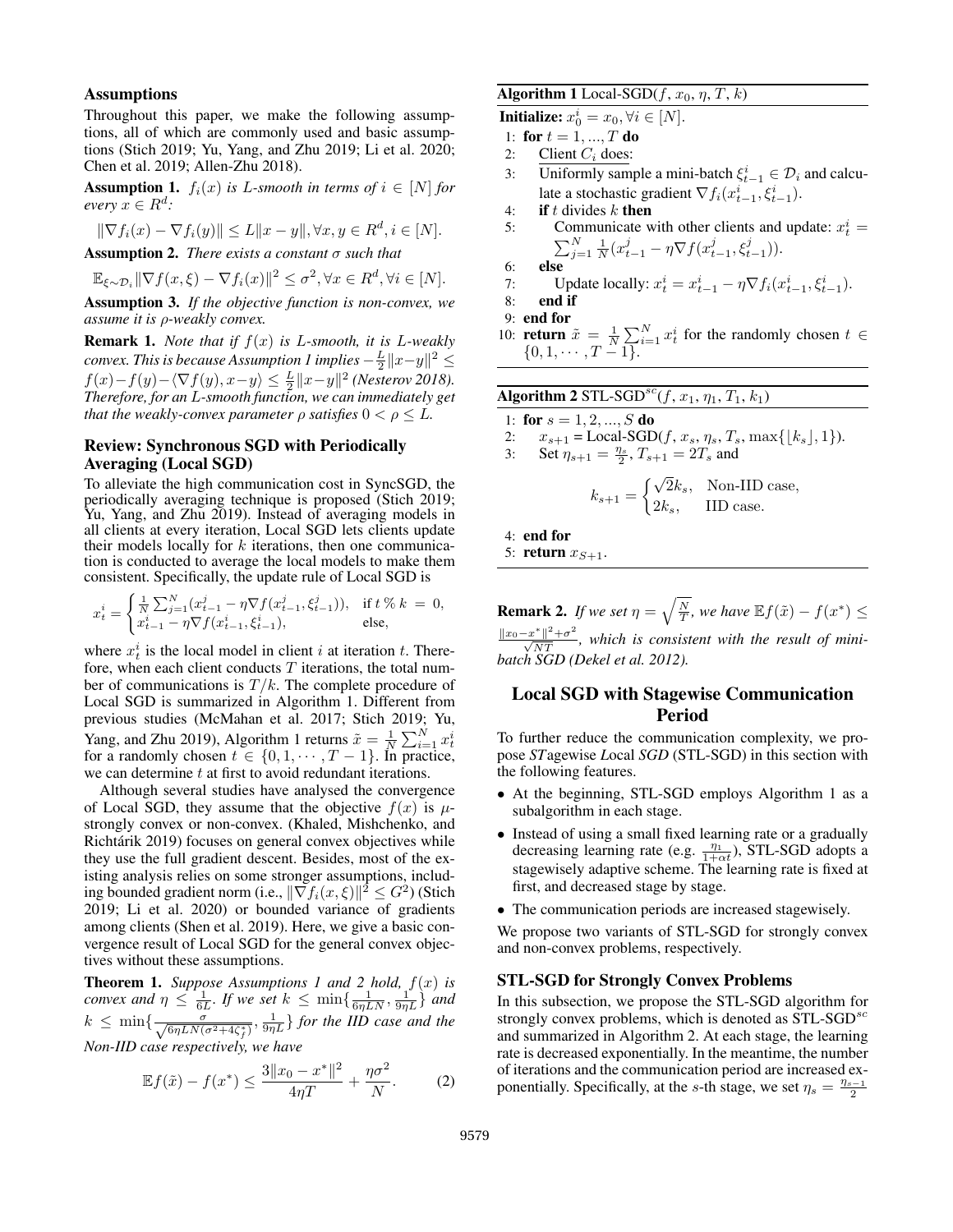and  $T_s = 2T_{s-1}$ . The communication period  $k_s$  is set as  $k_s = 2k_{s-1}$  and  $k_s = \sqrt{2k_{s-1}}$  for the IID case and the Non-IID case respectively.

Below, let  $x_s$  denote the initial point of the s-th stage. Theorem 2 establishes the convergence rate of  $STL\text{-}SGD^{sc}$ . **Theorem 2.** Suppose  $f(x)$  is  $\mu$ -strongly convex. Let  $\eta_1 \leq \frac{1}{6L}$  and  $T_1 \eta_1 = \frac{6}{\mu}$ . We set  $k_1 = \min\{\frac{1}{6\eta_1 L N}, \frac{1}{9\eta_1 L}\}$ *and*  $k_1$  =  $\min\left\{\frac{\sigma}{\sqrt{6\eta_1 L N(\sigma^2 + 4\zeta_f)}}, \frac{1}{9\eta_1 L}\right\}$  *for the IID case and the Non-IID case respectively. Under Assumptions 1 and 2, when the number of stages satisfies*  $S \geq$  $log(\frac{N(f(x_0)-f(x^*))}{\eta_1\sigma^2})+2$ , we have the following result for  $\frac{1}{\sqrt{6}}$  *Algorithm 2:* 

$$
\mathbb{E}f(x_{S+1}) - f(x^*) \le \frac{9\eta_1\sigma^2}{2^S N}.
$$
 (3)

*Defining*  $T := T_1 + T_2 + \cdots + T_S$ *, we have* 

$$
\mathbb{E}f(x_{S+1}) - f(x^*) \le O\left(\frac{1}{NT}\right). \tag{4}
$$

Remark 3. *Theorem 2 claims the following properties of STL-SGD*sc*:*

- *Linear Speedup.* To reach a solution  $x_{S+1}$  with  $\mathbb{E} f(x_{S+1}) - f(x^*) \leq \epsilon$ , the number of iterations is  $O(\frac{1}{N_{\epsilon}})$ , which indicates a linear speedup.
- *Communication Complexity for the Non-IID Case. For* √ *the Non-IID case, we set*  $k_{s+1} = \sqrt{2k_s}$  *for Algorithm 2.* Therefore, the total communication complexity is  $\frac{T_1}{k_1}$  +  $\cdots + \frac{T_S}{k_S} = \frac{T_1}{k_1} (1 + 2^{\frac{1}{2}} + \cdots + 2^{\frac{s-1}{2}}) = O(\frac{T_1}{k_1} \cdot (\frac{T}{T_1})^{\frac{1}{2}}) =$  $O(N^{\frac{1}{2}}T^{\frac{1}{2}})$ , where the last equality holds because  $\frac{T_1^2}{k_1}$  = 1

 $O(\sqrt{T_1 \eta_1 N}) = O(N^{\frac{1}{2}}).$ 

• *Communication Complexity for the IID Case. If the data distributions on different clients are identical, we set*  $k_{s+1} = 2k_s$  for Algorithm 2. Thus, the total communica*tion complexity is*  $\frac{T_1}{k_1} + \cdots + \frac{T_S}{k_S} = S \frac{T_1}{k_1} = O(N \log T)$ .

### STL-SGD for Non-Convex Problems

In this subsection, we proceed to propose the variant of STL-SGD algorithm for non-convex problems  $(STL-SGD<sup>nc</sup>)$ . Different from Algorithm 2, which optimizes a fixed objective during all stages,  $STL$ - $SGD<sup>nc</sup>$  changes the objective once a stage is finished. Specifically, in the s-th stage, the objective is a regularized problem  $f_{x_s}^{\gamma} = f(x) + \frac{1}{2\gamma} ||x - x_s||^2$ , where  $x_s$  is the initial point of the s-th stage and  $\gamma$  is a constant that satisfies  $\gamma < \rho^{-1}$ .  $f_{x_s}^{\gamma}(x)$  is guaranteed to be convex due to the  $\rho$ -weak convexity of  $f(x)$ . In this way, the theoretical property of Algorithm 1 under convex settings still holds in each stage of  $STL-SGD^{nc}$ . Other parameters are set in two different ways (Option 1 and Option 2) for non-convex objectives satisfying the PL condition and otherwise, which are detailed in Algorithm 3.

In **Option 1**, we set  $\eta_s$ ,  $T_s$  and  $k_s$  in the same way as in Algorithm 2. Here we analyse the theoretical property of  $STL-SGD<sup>nc</sup>$  with **Option 1** for non-convex objectives that satisfy the PL condition.

## Algorithm 3 STL-SGD<sup>nc</sup>(f,  $x_1$ ,  $\eta_1$ ,  $T_1$ ,  $k_1$ )

1: for  $s = 1, 2, ..., S$  do 2: Let  $f_{x_s}^{\gamma}(x) = f(x) + \frac{1}{2\gamma} ||x - x_s||^2$ . 3:  $x_{s+1} = \text{Local-SGD}(f_{x_s}^{\gamma}, x_s, \eta_s, T_s, \max\{|k_s|, 1\}).$ 4: **Option 1:** Set  $\eta_{s+1} = \frac{\eta_s}{2}$ ,  $T_{s+1} = 2T_s$  and  $k_{s+1} = \begin{cases} \sqrt{2}k_s, & \text{Non-IID case,} \\ 2k_s, & \text{IID case,} \end{cases}$  $2k_s$ , IID case. 5: **Option 2:** Set  $\eta_{s+1} = \frac{\eta_1}{s+1}$ ,  $T_{s+1} = (s+1)T_1$  and  $k_{s+1} = \begin{cases} \sqrt{s+1}k_1, & \text{Non-IID case,} \\ (s+1)k, & \text{IID case,} \end{cases}$  $(s+1)k_1$ , IID case.

6: end for

7: return 
$$
x_{S+1}
$$
.

**Theorem 3.** Assume  $f(x)$  satisfies the PL condition defined *in Definition 2 with constant* µ*. Suppose Assumptions 1, 2 and* 3 hold and  $f(x)$  is weakly convex with constant  $\rho \leq \frac{\mu}{16}$ . Let  $\eta_1 \leq \frac{1}{12L_\gamma}$ ,  $T_1 \eta_1 = \frac{6}{\rho}$ . Set  $k_1 = \min\{\frac{1}{6\eta_1 L_\gamma N}, \frac{1}{9\eta_1 L_\gamma}\}$ and  $k_1 = \min\{\frac{\sigma}{\sqrt{6\eta_1L_{\gamma}N(\sigma^2+4\zeta_f)}}, \frac{1}{9\eta_1L_{\gamma}}\}$  for the IID case *and the Non-IID case respectively. When the number of stages satisfies*  $S \ge \log \frac{\dot{N}(f(x_0) - f(x^*))}{\eta_1 \sigma^2} + 2$ , *Algorithm 3 with*  $\bm{Option\ 1\,}$  *returns a solution*  $x_{S+1}$  *such that* 

$$
\mathbb{E}f(x_{S+1}) - f(x^*) \le O\left(\frac{1}{NT}\right),\tag{5}
$$

*where*  $T = T_1 + T_2 + \cdots + T_S$ .

Remark 4. *As the result of Theorem 3 is the same as that of Theorem 2, properties stated in Remark 3 all hold here.*

Option 2 is employed for the non-convex objectives which do not satisfy the PL condition. Instead of increasing the communication period geometrically as in Option 1 of Algorithm 3, we let it increase in a linear manner, i.e.,  $k<sub>s</sub> = sk<sub>1</sub>$ . Meanwhile, we increase the stage length linearly, that is  $T_s = sT_1$ , while keeping  $T_s \eta_s$  a constant.

**Theorem 4.** Suppose Assumptions 1, 2 and 3 hold. Let  $\eta_1 \le \frac{1}{6L_\gamma}$  and  $T_1\eta_1 = \frac{3}{\rho}$ . Set  $k_1 = \min\{\frac{1}{6\eta_1LN}, \frac{1}{9\eta_1L}\}$  and  $k_1 =$  $\min\{\frac{\sigma}{\sqrt{6\eta_1 L N(\sigma^2+4\zeta_f)}}, \frac{1}{9\eta_1 L}\}$  for the IID case and the Non-*IID case respectively. Algorithm 3 with Option 2 guarantees that*

$$
\mathbb{E}\|\nabla f(x_s)\|^2 \le O\left(\frac{1}{\sqrt{NT}}\right),\tag{6}
$$

where *s* is randomly sampled from  $\{1, 2, \dots, S\}$  with prob*ability*  $p_s = \frac{s}{1+2+\cdots+S}$ .

Remark 5. *STL-SGD*nc *with Option 2 has the following properties:*

• *Linear Speedup: To achieve*  $\mathbb{E} \|\nabla f(x_S)\|^2 \leq \epsilon$ , the total *number of iterations when* N *clients are used is*  $O(\frac{1}{N\epsilon^2})$ *, which shows a linear speedup.*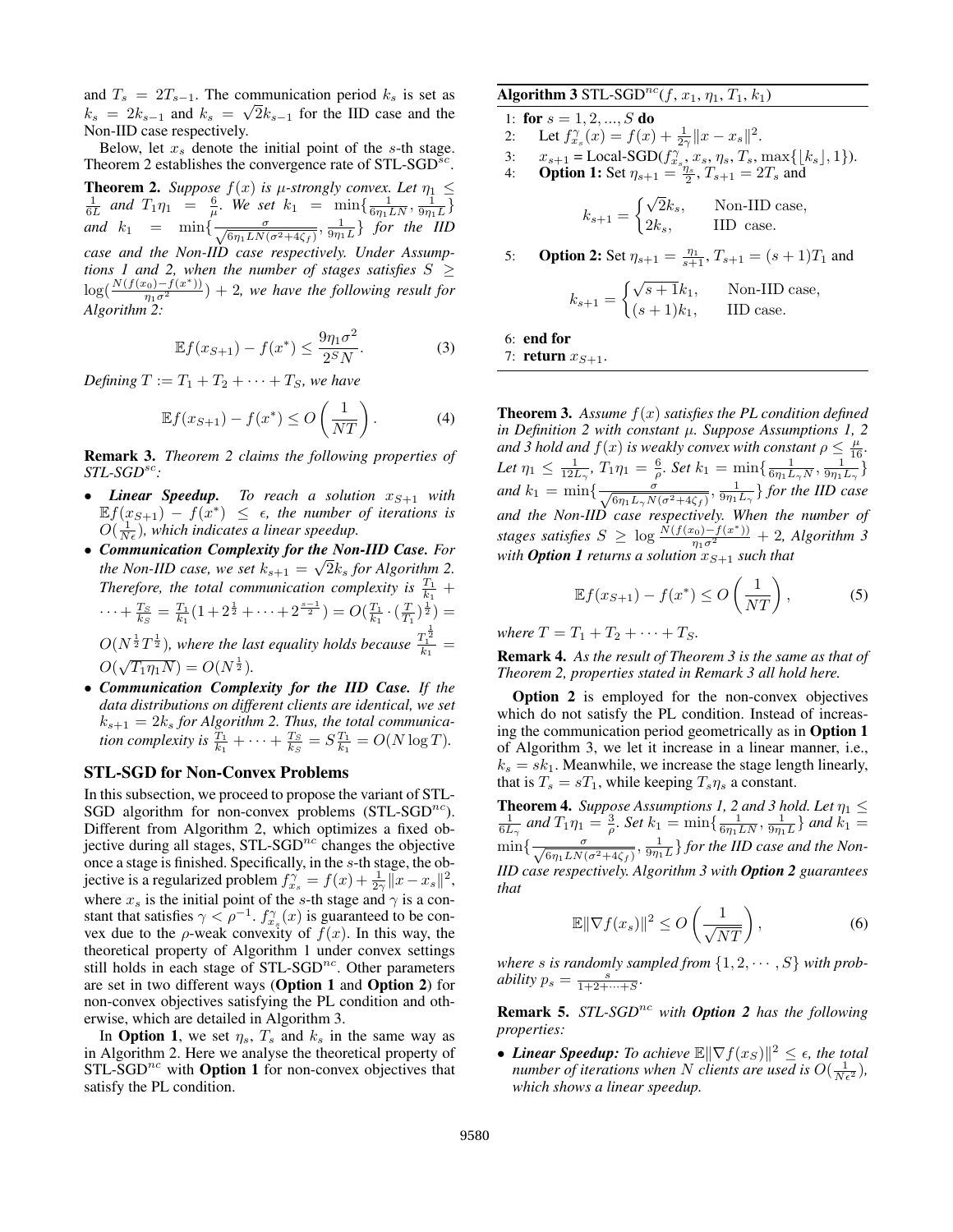

Figure 1: Training objective gap  $f(x) - f(x^*)$  w.r.t the communication rounds for logistic regression on a9a and MNIST.

| <b>Algorithms</b> | a9a (IID)              | $a9a (Non-IID)$     | MNIST (IID)            | MNIST (Non-IID)     |
|-------------------|------------------------|---------------------|------------------------|---------------------|
| SyncSGD           | 100683 $(1\times)$     | $90513(1\times)$    | 32664 $(1\times)$      | $22021(1\times)$    |
| LB-SGD            | $(13.2\times)$<br>7620 | 12221 $(7.4\times)$ | 7011 $(4.7\times)$     | 7740 $(2.8\times)$  |
| CR-PSGD           | $(18.5\times)$<br>5434 | 5772 $(15.7\times)$ | 6788 $(4.8\times)$     | 7029 $(3.1\times)$  |
| Local-SGD         | $(547.2\times)$<br>184 | $10068 (9.0\times)$ | $(113.0\times)$<br>289 | $2642 (8.3\times)$  |
| $STL-SGDsc$       | $(1650.5\times)$<br>61 | 4417 $(20.5\times)$ | 79<br>$(413.5\times)$  | 1518 $(14.5\times)$ |

Table 2: Communication rounds to reach  $10^{-4}$  objective gap in convex problems. We also show the speedup of these algorithms compared with SyncSGD.

- *Communication Complexity for the Non-IID case: Al-* $$ *communication complexity is*  $\frac{T_1}{k_1} + \frac{T_2}{k_2} + \cdots + \frac{T_S}{k_S}$  =  $\frac{T_1}{k_1} (1 + \sqrt{2} + \cdots +$  $\mathcal{L}^{\mu}$  $\overline{S}) = O(\frac{T_1}{k_1}(\frac{T}{T_1})^{\frac{3}{4}}) = O(N^{\frac{3}{4}}T^{\frac{3}{4}}).$
- *Communication Complexity for the IID case:* As  $k_s =$  $sk_1$ , the communication complexity is  $\frac{T_1}{k_1} + \frac{T_2}{k_2} + \cdots$  $\frac{T_S}{k_S} = \frac{T_1}{k_1}S = O(\frac{T_1}{k_1}(\frac{T}{T_1})^{\frac{1}{2}}) = O\left(N^{\frac{3}{2}}T^{\frac{1}{2}}\right).$

### Experiments

We validate the performance of the proposed STL-SGD algorithm with experiments on both convex and non-convex problems. For each type of problems, we conduct experiments for both the IID case and the Non-IID case. Experiments are conducted on a machine with 8 Nvidia Geforce GTX 1080Ti GPUs and 2 Xeon(R) Platinum 8153 CPUs.

To simulate the Non-IID scenarios, we divide the training data and make the distributions of classes different among clients. Similar to the setting in (Karimireddy et al. 2019), at first, we randomly take  $s\%$  i.i.d. data from the training set and divide them equally to each client. For the remaining data, we sort them according to their classes and then assign them to the clients in order. In our experiments, we set  $s =$ 50 for convex problems and  $s = 0$  for non-convex problems.

We compare STL-SGD with SyncSGD, LB-SGD, CR-PSGD (Yu and Jin 2019) and Local SGD (Stich 2019). We show the comparison of these algorithms in terms of the communication rounds. The investigation regarding convergence is included in the full version of this paper<sup>3</sup>, which validates that STL-SGD can achieve similar convergence rate as SyncSGD.

### Convex Problems

We consider the binary classification problem with logistic regression, i.e.,

$$
\min_{\theta \in R^d} \frac{1}{n} \sum_{i=1}^n \log(1 + \exp(-y_i x_i^T \theta)) + \frac{\lambda}{2} ||\theta||^2, \quad (7)
$$

where  $(x_i, y_i), i \in [n]$  constitute a set of training examples, and  $\lambda$  is the regularization parameter. It is notable that (7) is strongly convex when  $\lambda > 0$ , and we set  $\lambda = 1/n$ . We take two datasets a 9a and MNIST from the libsum website<sup>4</sup>. a9a has 32, 561 examples and 123 features. For MNIST, we sample a subset with 11, 791 examples and 784 features from two classes (4 and 9). Experiments are implemented on 32 clients and communication is handled with MPI<sup>5</sup>.

SyncSGD, LB-SGD and Local SGD are implemented with the decreasing learning rate  $\eta_t = \frac{\eta_1}{1 + \alpha t}$  as suggested in (Stich 2019; Li et al. 2020) and we tune  $\alpha$  in  $\{10^{-2}, 10^{-3}, 10^{-4}\}$  for the best performance. For STL-SGD<sup>sc</sup>, we set  $\eta_1 T_1 = \frac{1}{\lambda}$ . The initial learning rate for all algorithms is tuned in  $\{N, N/10, N/100\}$ . The communication period  $k$  and the batch size  $B$  for LB-SGD are tuned in {100, 200, 400, 800, 1600} for the IID case, and {10, 20, 40, 80, 160} for the Non-IID case. The scaling factor of batch size  $\rho$  for CR-PSGD is tuned in  $\{1.001, 1.01, 1.1\}$ . We report the largest k, B and  $\rho$  which do not sacrifice the convergence for all algorithms.

Figure 1 shows the objective gap  $f(x) - f(x^*)$  with regard to the communication rounds. We can observe that  $STL-SGD<sup>sc</sup>$  converges with the fewest communication rounds for both the IID case and the Non-IID case. Although

<sup>4</sup> https://www.csie.ntu.edu.tw/ cjlin/libsvmtools/datasets/

<sup>5</sup> https://www.open-mpi.org/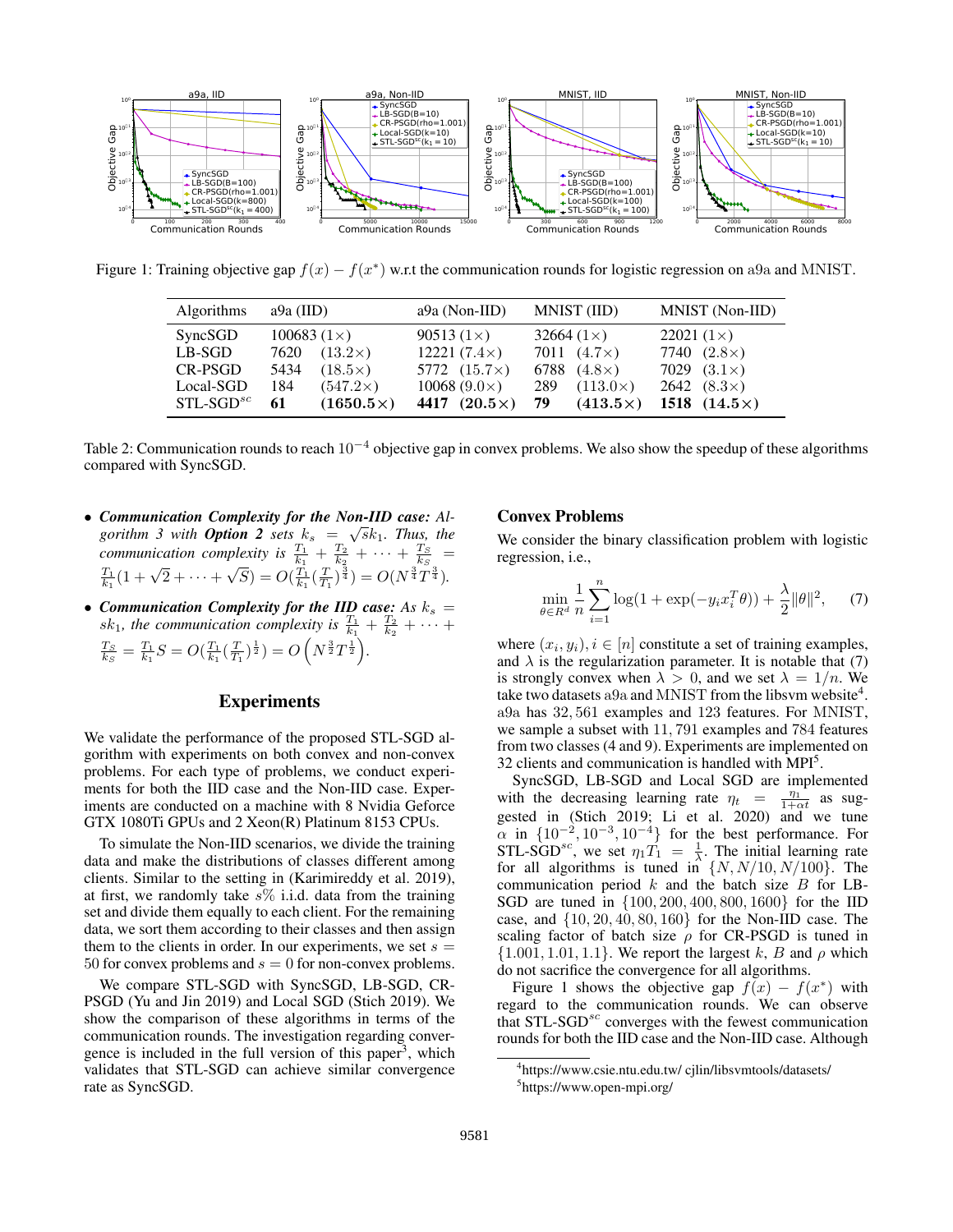

Figure 2: Training loss w.r.t the communication rounds for ResNet18 and VGG16 on CIFAR10.

| <b>Algorithms</b> | ResNet18 (IID)        | ResNet18 (Non-IID) | VGG16 (IID)           | VGG16 (Non-IID)    |
|-------------------|-----------------------|--------------------|-----------------------|--------------------|
| SyncSGD           | 7644 $(1\times)$      | 5390 $(1\times)$   | 13622 $(1\times)$     | 15092 $(1\times)$  |
| $LB-SGD$          | 3000 $(2.5\times)$    | 3180 $(1.7\times)$ | $(-)$                 | $(-)$              |
| CR-PSGD           | 1797 $(4.3\times)$    | 1937 $(2.8\times)$ | $(-)$                 | $(-)$              |
| Local-SGD         | 755 $(10.1\times)$    | $1235(4.4\times)$  | 1245 $(10.9\times)$   | 3986 $(3.8\times)$ |
| $STL-SGD^{nc}$ -2 | $(16.3\times)$<br>470 | 1158 $(4.7\times)$ | $(19.6\times)$<br>696 | 2732 $(5.5\times)$ |
| $STL-SGDnc$ -1    | $(17.6\times)$<br>434 | 954 $(5.6\times)$  | $(22.6\times)$<br>602 | 2179 $(6.9\times)$ |

Table 3: Communication rounds to reach 99% training accuracy in non-convex problems. We run all algorithms for 200 epochs, where an epoch indicates one pass of the dataset. LB-SGD and CR-PSGD can not achieve 99% training accuracy on the VGG16 neural network until the end of training.

the initial communication period of  $STL\text{-}SGD^{sc}$  may need to be set smaller than Local SGD in the the IID case, the total number of communication rounds of  $STL-SGD<sup>sc</sup>$  is still significantly lower, which validates that the communication complexity of  $STL-SGD<sup>sc</sup>$  is much lower than Local SGD. As shown in Table 2, to achieve  $10^{-4}$  objective gap, the communication rounds of  $STL-SGD<sup>sc</sup>$  is almost 1.7-3 times fewer than Local SGD.

### Non-Convex Problems

We train ResNet18 (He et al. 2016) and VGG16 (Simonyan and Zisserman 2014) on the CIFAR10 (Krizhevsky, Hinton et al. 2009) dataset, which includes a training set of 50,000 examples from 10 classes. 8 clients are used in total.

For our proposed algorithm, we denote  $STL-SGD^{nc}$  with Option 1 and Option 2 as  $STL$ -SGD<sup>nc</sup>-1 and  $STL$ -SGD<sup>nc</sup>-2 respectively. The learning rates of SyncSGD, LB-SGD, CR-PSGD and Local-SGD are all set fixed as suggested in their convergence theory (Ghadimi and Lan 2013; Yu and Jin 2019; Yu, Yang, and Zhu 2019). The initial learning rate for all algorithms is tuned in  $\{N/10, N/100, N/1000\}$ . The basic batch size at each client is 64. The first stage length of STL-SGD<sup>nc</sup> is tuned in  $\{20, 40, 60\}$  epochs. The parameter  $\gamma$  in STL-SGD<sup>nc</sup> is tuned in  $\{10^0, 10^2, 10^4\}$ . We tune the communication period k in  $\{3, 5, 10, 20\}$  and the batch size *B* for LB-SGD in  $\{192, 320, 640, 1280\}$ . For ease of implementation, we increase the batch size in CR-PSGD with  $B = \rho B$  once an epoch is finished, and  $\rho$  is tuned in  $\{1.1, 1.2, 1.3\}$ . B stops growing when it exceeds 512 as suggested in (Yu and Jin 2019). We show the largest  $k$  and  $B$ which can maintain the same convergence rate as SyncSGD for all algorithms.

The experimental results of training loss regarding communication rounds are presented in Figure 2 and the communication rounds to achieve 99% training accuracy for all algorithms are shown in Table 3. As can be seen,  $\text{STL-SGD}^{nc}$ -1 and STL-SGD<sup>nc</sup>-2 converge with much fewer communications than other algorithms. In spite of the same order of communication complexity as Local SGD, the performance of STL-SGD<sup>nc</sup>-2 is better as the benefit of the negative relevance between the learning rate and the communication period. STL-SGD<sup>nc</sup>-1 converges with the fewest number of communications, as it uses a geometrically increasing communication period.

### Conclusion

We propose STL-SGD, which adopts a stagewisely increasing communication period to reduce the communication complexity. Two variants of STL-SGD  $(STL-SGD<sup>sc</sup>$  and  $STL-SGD<sup>nc</sup>$  are provided for strongly convex objectives and non-convex objectives respectively. Theoretically, we prove that: (i) STL-SGD maintains the convergence rate and linear speedup as SyncSGD; (ii) when the objective is strongly convex or satisfies the PL condition, while attaining the optimal convergence rate  $O(\frac{1}{NT})$ , STL-SGD achieves the state-of-the-art communication complexity; (iii) when the objective is general non-convex, STL-SGD has the same communication complexity as Local SGD, while being more consistent with practical tricks. Experiments on both convex and non-convex problems demonstrate the effectiveness of the proposed algorithm.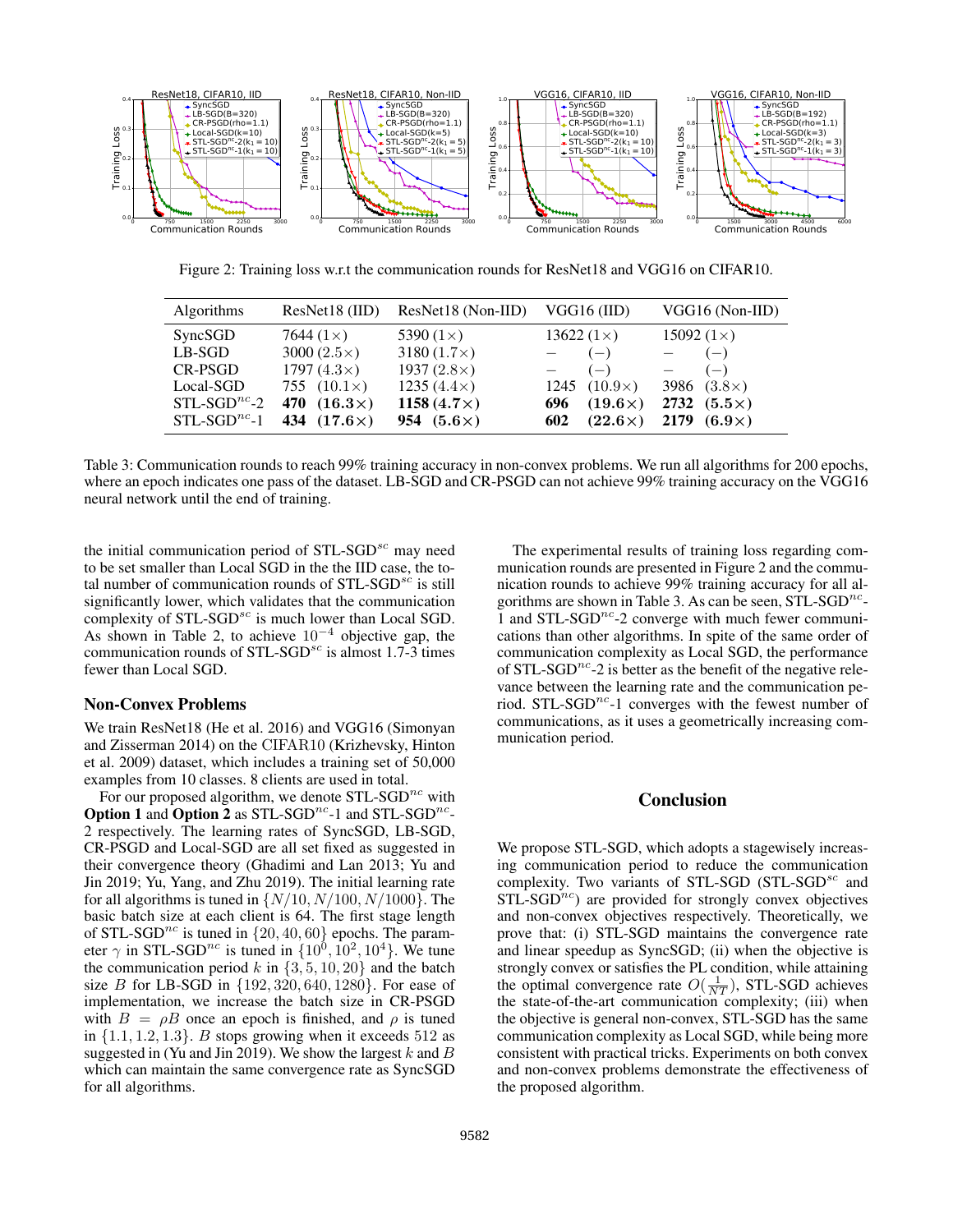# Acknowledgments

This research was supported by the National Natural Science Foundation of China (61673364) and Anhui Provincial Natural Science Foundation (2008085J31). We would like to thank the Information Science Laboratory Center of USTC for the hardware and software services. We also gratefully acknowledge Xianfeng Liang from USTC for his valuable discussion.

### References

Agarwal, A.; and Duchi, J. C. 2011. Distributed delayed stochastic optimization. In *Advances in Neural Information Processing Systems*, 873–881.

Alistarh, D.; Grubic, D.; Li, J.; Tomioka, R.; and Vojnovic, M. 2017. QSGD: Communication-efficient SGD via gradient quantization and encoding. In *Advances in Neural Information Processing Systems*, 1709–1720.

Allen-Zhu, Z. 2018. How to make the gradients small stochastically: Even faster convex and nonconvex sgd. In *Advances in Neural Information Processing Systems*, 1157– 1167.

Bayoumi, A. K. R.; Mishchenko, K.; and Richtarik, P. 2020. Tighter Theory for Local SGD on Identical and Heterogeneous Data. In *International Conference on Artificial Intelligence and Statistics*, 4519–4529.

Chen, Z.; Yuan, Z.; Yi, J.; Zhou, B.; Chen, E.; and Yang, T. 2019. Universal Stagewise Learning for Non-Convex Problems with Convergence on Averaged Solutions. In *International Conference on Learning Representations*. URL https://openreview.net/forum?id=Syx5V2CcFm.

Davis, D.; and Grimmer, B. 2019. Proximally guided stochastic subgradient method for nonsmooth, nonconvex problems. *SIAM Journal on Optimization* 29(3): 1908–1930.

Dekel, O.; Gilad-Bachrach, R.; Shamir, O.; and Xiao, L. 2012. Optimal distributed online prediction using minibatches. *Journal of Machine Learning Research* 13(Jan): 165–202.

Ghadimi, S.; and Lan, G. 2013. Stochastic first-and zeroth-order methods for nonconvex stochastic programming. *SIAM Journal on Optimization* 23(4): 2341–2368.

Golmant, N.; Vemuri, N.; Yao, Z.; Feinberg, V.; Gholami, A.; Rothauge, K.; Mahoney, M. W.; and Gonzalez, J. 2018. On the Computational Inefficiency of Large Batch Sizes for Stochastic Gradient Descent. *arXiv preprint arXiv:1811.12941* .

Haddadpour, F.; Kamani, M. M.; Mahdavi, M.; and Cadambe, V. 2019a. Local SGD with periodic averaging: Tighter analysis and adaptive synchronization. In *Advances in Neural Information Processing Systems*, 11080–11092.

Haddadpour, F.; Kamani, M. M.; Mahdavi, M.; and Cadambe, V. 2019b. Trading Redundancy for Communication: Speeding up Distributed SGD for Non-convex Optimization. In *International Conference on Machine Learning*, 2545–2554.

Haddadpour, F.; and Mahdavi, M. 2019. On the Convergence of Local Descent Methods in Federated Learning. *arXiv preprint arXiv:1910.14425* .

Hazan, E.; and Kale, S. 2014. Beyond the regret minimization barrier: optimal algorithms for stochastic stronglyconvex optimization. *The Journal of Machine Learning Research* 15(1): 2489–2512.

He, K.; Zhang, X.; Ren, S.; and Sun, J. 2016. Deep residual learning for image recognition. In *Proceedings of the IEEE conference on computer vision and pattern recognition*, 770–778.

Jain, P.; Kakade, S. M.; Kidambi, R.; Netrapalli, P.; and Sidford, A. 2016. Parallelizing Stochastic Gradient Descent for Least Squares Regression: mini-batching, averaging, and model misspecification. *arXiv preprint arXiv:1610.03774* .

Kairouz, P.; McMahan, H. B.; Avent, B.; Bellet, A.; Bennis, M.; Bhagoji, A. N.; Bonawitz, K.; Charles, Z.; Cormode, G.; Cummings, R.; et al. 2019. Advances and Open Problems in Federated Learning. *arXiv preprint arXiv:1912.04977* .

Karimi, H.; Nutini, J.; and Schmidt, M. 2016. Linear convergence of gradient and proximal-gradient methods under the polyak-łojasiewicz condition. In *Joint European Conference on Machine Learning and Knowledge Discovery in Databases*, 795–811. Springer.

Karimireddy, S. P.; Kale, S.; Mohri, M.; Reddi, S. J.; Stich, S. U.; and Suresh, A. T. 2019. SCAFFOLD: Stochastic controlled averaging for on-device federated learning. *arXiv preprint arXiv:1910.06378* .

Keskar, N. S.; Mudigere, D.; Nocedal, J.; Smelyanskiy, M.; and Tang, P. T. P. 2016. On Large-Batch Training for Deep Learning: Generalization Gap and Sharp Minima. *arXiv preprint arXiv:1609.04836* .

Khaled, A.; Mishchenko, K.; and Richtárik, P. 2019. First analysis of local gd on heterogeneous data. *arXiv preprint arXiv:1909.04715* .

Krizhevsky, A.; Hinton, G.; et al. 2009. Learning multiple layers of features from tiny images. *Master's thesis, University of Tront* .

Krizhevsky, A.; Sutskever, I.; and Hinton, G. E. 2012. Imagenet classification with deep convolutional neural networks. In *Advances in neural information processing systems*, 1097–1105.

Li, X.; Huang, K.; Yang, W.; Wang, S.; and Zhang, Z. 2020. On the Convergence of FedAvg on Non-{IID} Data. In *International Conference on Learning Representations*. URL https://openreview.net/forum?id=HJxNAnVtDS.

Lian, X.; Huang, Y.; Li, Y.; and Liu, J. 2015. Asynchronous parallel stochastic gradient for nonconvex optimization. In *Advances in Neural Information Processing Systems*, 2737– 2745.

Liang, X.; Shen, S.; Liu, J.; Pan, Z.; Chen, E.; and Cheng, Y. 2019. Variance Reduced Local SGD with Lower Communication Complexity. *arXiv preprint arXiv:1912.12844*

.